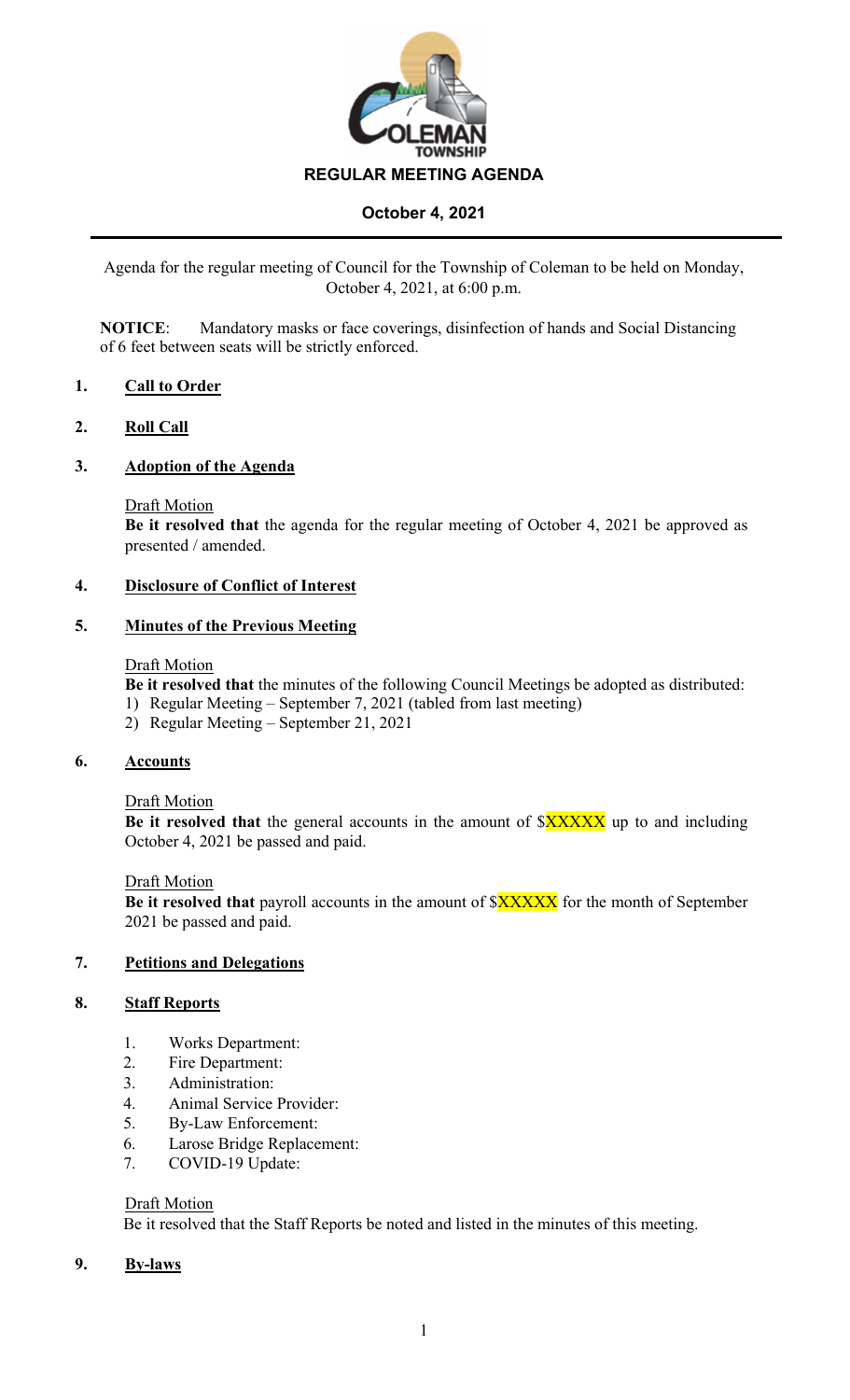

- 9.1. By-law No. 21-35, being a by-law to amend By-law 13-43, being a by-law to establish a system for the Collection and disposal of garbage and other refuse and to designate certain lands for garbage disposal.
- 9.2. By-law No. 21-36, being a by-law to amend By-law 08-08, being a by-law for Standards for the Maintenance and Occupancy of Property within the Municipality.

## **10. Business Arising from the Minutes**

## **11. New Business**

- 11.1. Conferences:
- 11.2. Motions:
	- 11.2.1. Memo from Matt Brown regarding Workplace Vaccine Policies. (Tabled from Last Meeting).

## **12. Committee Reports**

- 12.1 Public Works
- 12.2 Finance
- 12.3 Government Liaison, TeMAG and TMA
- 12.4 Tourism & Recreation

## **13. Correspondence**

| <b>Item</b><br>No. | <b>Received</b><br><b>Date</b> | Originator                                              | <b>Subject</b>                                                                                                                                                                                                                           |
|--------------------|--------------------------------|---------------------------------------------------------|------------------------------------------------------------------------------------------------------------------------------------------------------------------------------------------------------------------------------------------|
| 13.1               | September 28                   | Municipality of Chatham-<br>Kent                        | Support Resolution from the Council<br>of Trent Lakes passed September 7 re<br>OHIP Eye Care                                                                                                                                             |
| 13.2               | September 28                   | Municipality of Chatham-<br>Kent                        | Support Resolution from the Council<br>of Sarnia passed September 13 re<br>Renovictions                                                                                                                                                  |
| 13.3               | September 28                   | Earlton-Timiskaming<br>Regional Airport                 | Manager's Reports for March, April,<br>May and June                                                                                                                                                                                      |
| 13.4               | September 28                   | Earlton-Timiskaming<br>Regional Airport                 | Approved Minutes of July 15, 2021<br>meeting.                                                                                                                                                                                            |
| 13.5               | September 28                   | Earlton-Timiskaming<br>Regional Airport                 | Financials for March, April, May and<br>June                                                                                                                                                                                             |
| 13.6               | September 23                   | Federation of Northern<br><b>Ontario Municipalities</b> | Letter and Resolution sent to the<br>Minister of Finance regarding<br>accessing revenue tools permitted in<br>the City of Toronto Act for all<br>Municipalities                                                                          |
| 13.7               | September 21                   | Township of Huron-Kinloss                               | Support for resolutions for the City of<br>Toronto and Northumberland County<br>supporting inclusion of early<br>resolution tools to streamline<br>proceedings for Part I and Part II<br>offenses under the Provincial Offenses<br>Court |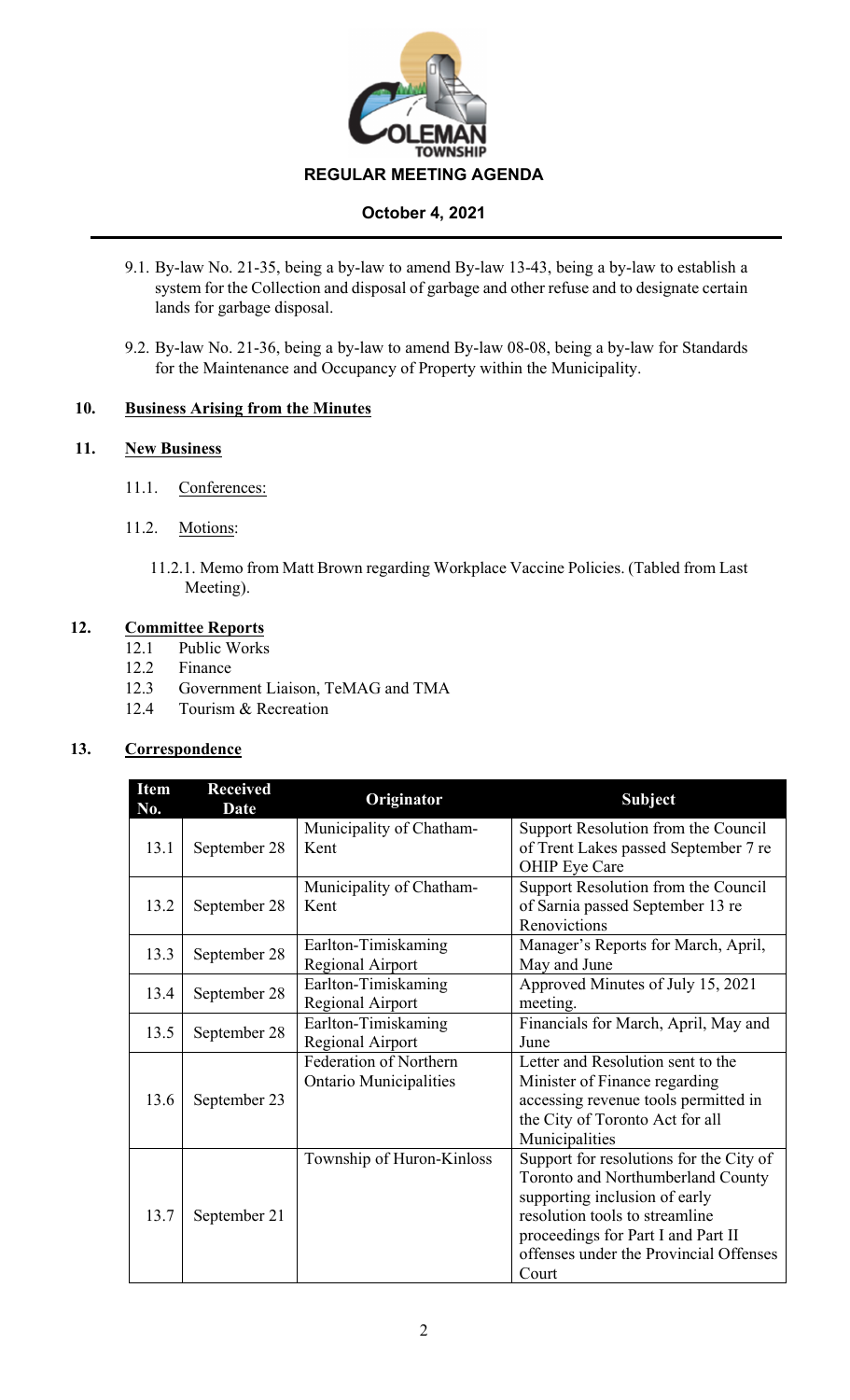

|       |              | Ministry of Municipal Affairs | <b>Expiry of Temporary Regulations</b> |
|-------|--------------|-------------------------------|----------------------------------------|
| 13.8  | September 29 | and Housing                   | $(130/20$ and $131/20$ ) limiting      |
|       |              |                               | Municipal Authority to Regulate        |
|       |              |                               | <b>Construction Noise</b>              |
| 13.9  | September 27 | Ministry of the Environment,  | 2021-22 Inspection Report for the      |
|       |              | <b>Conservation and Parks</b> | Coleman Distribution System, DWS       |
|       |              |                               | No. 260074321, Inspection Report       |
|       |              |                               | No. 1-64126634                         |
|       |              | Ministry of the Environment,  | 2021-22 Inspection Rating Report for   |
| 13.10 | September 28 | <b>Conservation and Parks</b> | Coleman Distribution System and        |
|       |              |                               | Risk Methodology                       |
| 13.11 | September 29 | Timiskaming Health Unit       | Public Health Instructions for Owners  |
|       |              |                               | / Operators and FAQs                   |

#### Draft Motion

Be it resolved that correspondence items 13.1 to 13.11 be noted, filed and recorded in the minutes of this meeting.

## **14. Notice of Motion**

14.1. Proposed CAO/Clerk-Treasurer performance appraisal process for review and discussion.

#### **15. In camera (closed) session**

#### Draft Motion

**Whereas** Section 239(2) states that a meeting or part of a meeting may be closed to the public if the subject matter being considered is:

- b) personal matters about an identifiable individual, including a municipal employee;
- e) litigation or potential litigation, including matters before administrative tribunals, affecting the municipality;
- f) advice that is subject to solicitor-client privilege, including communications necessary for that purpose;

**Be it resolved that** Council agrees to convene in closed session at \_\_\_\_\_\_\_\_ p.m. to discuss the following matters:

- 1. Councillor possible resignation.
- 2. Property Standards and By-law conformance on certain properties in the Township.
- 3. Chitaroni Litigation Update.

#### Draft Motion:

**Be it resolved that** Council agrees to reconvene in open session at \_\_\_\_\_\_\_ p.m. with/without a report.

#### **16. Confirmatory By-law**

#### Draft Motion

**Be it resolved that** By-Law No. 21-37 being a By-law to confirm certain proceedings of Council be read a first and second time.

#### Draft Motion

**Be it resolved that** By-Law No. 21-37 being a By-law to confirm certain proceedings of Council be read a third and final time and be passed and enacted.